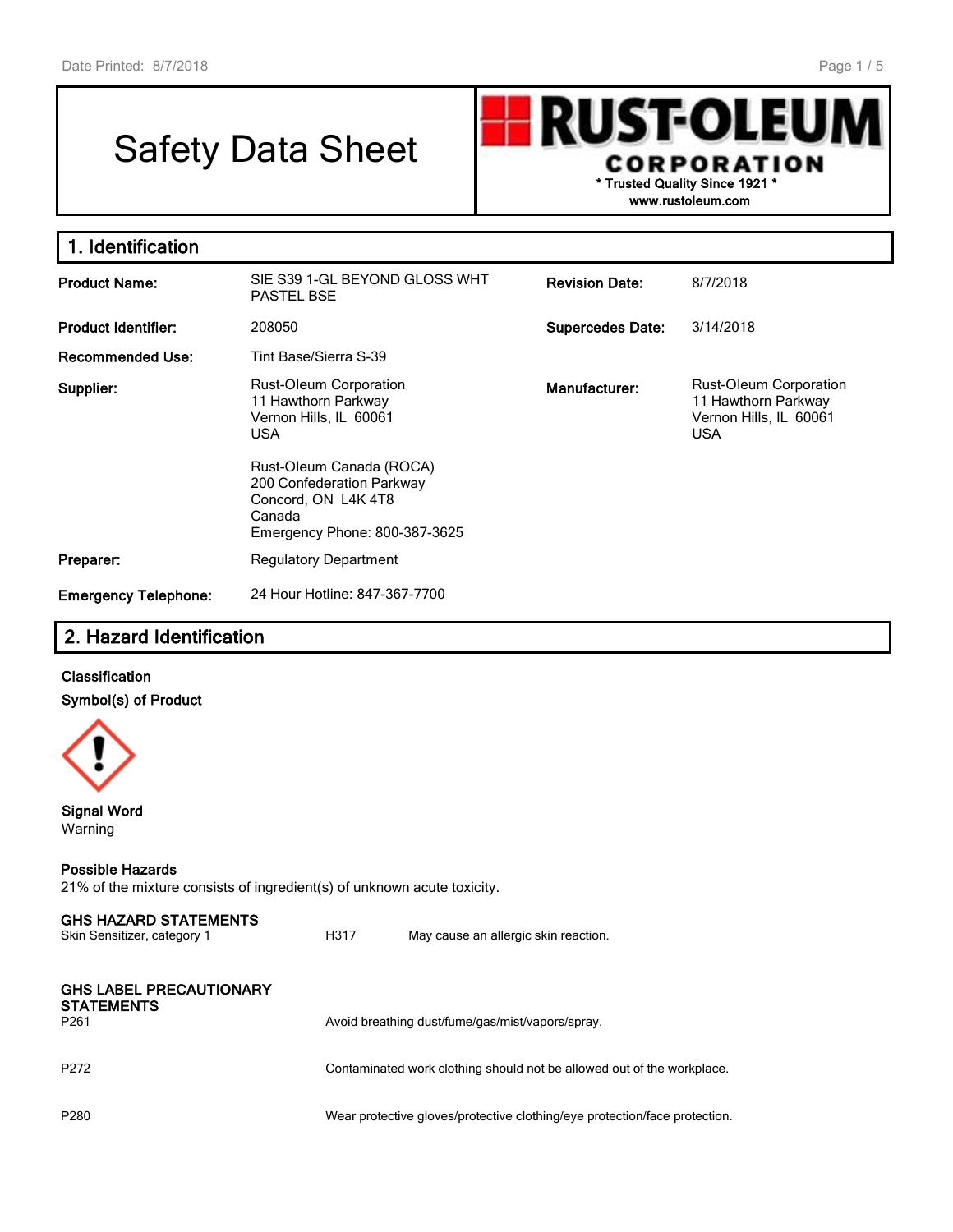| Date Printed: 8/7/2018 |                                                                                            | Page 2 / 5 |
|------------------------|--------------------------------------------------------------------------------------------|------------|
| P302+P352              | IF ON SKIN: Wash with plenty of soap and water.                                            |            |
| P333+P313              | If skin irritation or rash occurs: Get medical advice/attention.                           |            |
| P321                   | For specific treatment see label                                                           |            |
| P <sub>501</sub>       | Dispose of contents/container in accordance with local, regional and national regulations. |            |

# **GHS SDS PRECAUTIONARY STATEMENTS**

Wash contaminated clothing before reuse.

# **3. Composition / Information On Ingredients**

| <b>HAZARDOUS SUBSTANCES</b>   |            |             |                    |                       |
|-------------------------------|------------|-------------|--------------------|-----------------------|
| <b>Chemical Name</b>          | CAS-No.    | <b>Wt.%</b> | <b>GHS Symbols</b> | <b>GHS Statements</b> |
| Titanium Dioxide              | 13463-67-7 | 21          | Not Available      | Not Available         |
| 1,2-Benzisothiozole-3(2H)-one | 2634-33-5  | 0.1         | GHS05-GHS07        | H302-315-317-318      |

## **4. First-Aid Measures**

**FIRST AID - EYE CONTACT:** Immediately flush eyes with plenty of water for at least 15 minutes holding eyelids open. Get medical attention. Do NOT allow rubbing of eyes or keeping eyes closed.

**FIRST AID - SKIN CONTACT:** Wash skin with soap and water. Remove contaminated clothing. Get medical attention if irritation develops or persists.

**FIRST AID - INHALATION:** Remove to fresh air. If not breathing, give artificial respiration. If breathing is difficult, give oxygen. Get immediate medical attention. Do NOT use mouth-to-mouth resuscitation. If you experience difficulty in breathing, leave the area to obtain fresh air. If continued difficulty is experienced, get medical assistance immediately.

**FIRST AID - INGESTION:** Swallowing less than an ounce will not cause significant harm. For larger amounts, do not induce vomiting, but give one or two glasses of water to drink and get medical attention. If swallowed, rinse mouth with water. If feeling unwell, get medical attention.

# **5. Fire-Fighting Measures**

**EXTINGUISHING MEDIA:** Alcohol Film Forming Foam, Carbon Dioxide, Dry Chemical, Water Fog

**UNUSUAL FIRE AND EXPLOSION HAZARDS:** FLASH POINT IS TESTED TO BE GREATER THAN 200 DEGREES F. No unusual fire or explosion hazards noted. Keep containers tightly closed.

**SPECIAL FIREFIGHTING PROCEDURES:** Water may be used to cool closed containers to prevent buildup of steam. If water is used, fog nozzles are preferred.

**Special Fire and Explosion Hazard (Combustible Dust):** No Information

### **6. Accidental Release Measures**

**STEPS TO BE TAKEN IF MATERIAL IS RELEASED OR SPILLED:** Dispose of according to local, state (provincial) and federal regulations. Do not incinerate closed containers. If spilled, contain spilled material and remove with inert absorbent. Dispose of contaminated absorbent, container, and unused contents in accordance with local, state, and federal regulations. Do not incinerate closed containers

# **7. Handling and Storage**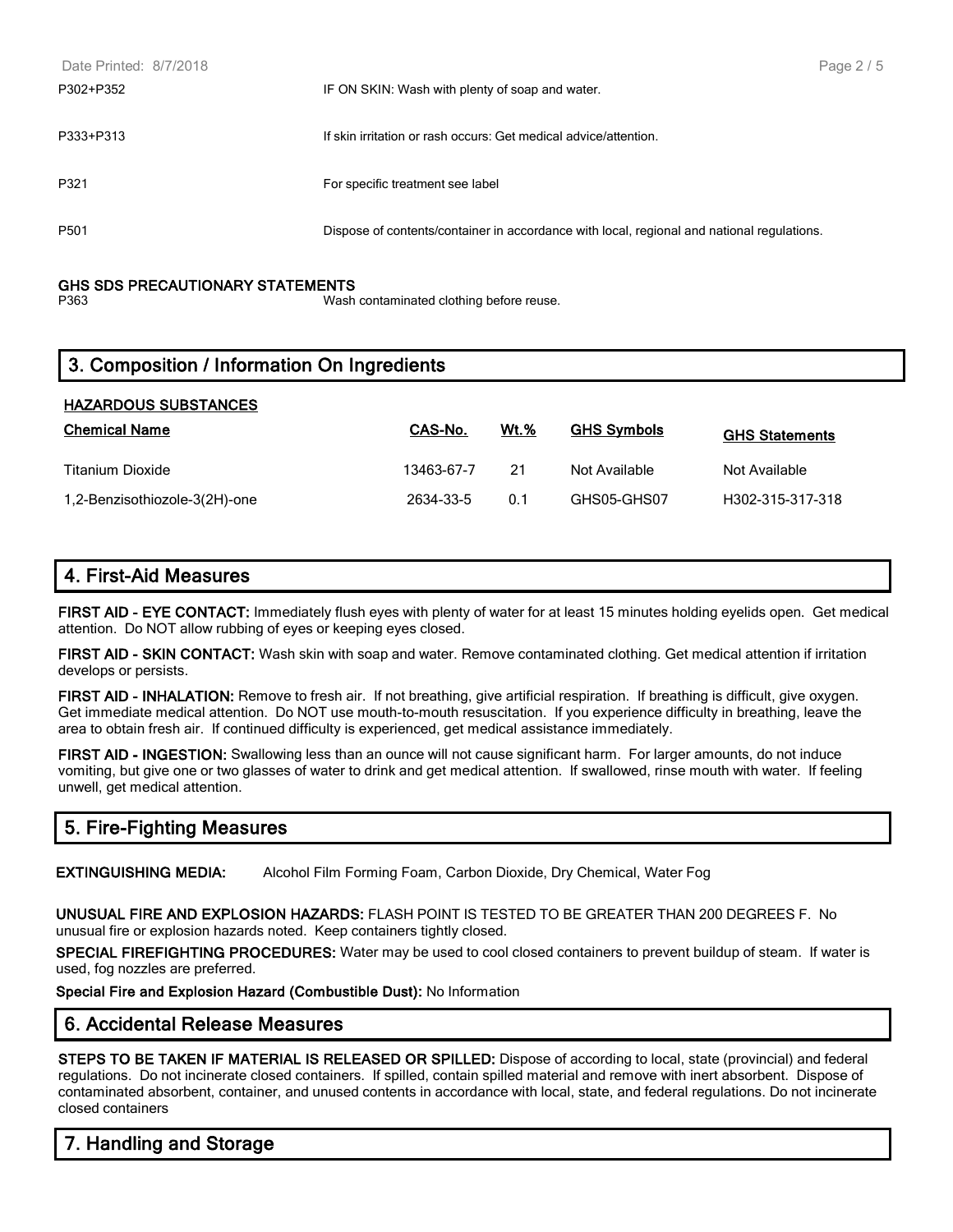#### Date Printed: 8/7/2018

**HANDLING:** Avoid contact with eyes. Wash hands before eating. Wash thoroughly after handling. Remove contaminated clothing and launder before reuse. Use only with adequate ventilation. Follow all SDS and label precautions even after container is emptied because it may retain product residues. Avoid breathing fumes, vapors, or mist. Avoid contact with eyes, skin and clothing.

**STORAGE:** Keep from freezing. Keep container closed when not in use. Store in a dry, well ventilated place. Keep container tightly closed when not in use.

**Advice on Safe Handling of Combustible Dust:** No Information

#### **8. Exposure Controls / Personal Protection**

| ∣Chemical Name                | CAS-No.    | Weight %<br><b>Less Than</b> | <b>ACGIH TLV-</b><br><b>TWA</b> | <b>ACGIH TLV-</b><br><b>STEL</b> | <b>OSHA PEL-TWA</b> | <b>OSHA PEL-</b><br><b>CEILING</b> |
|-------------------------------|------------|------------------------------|---------------------------------|----------------------------------|---------------------|------------------------------------|
| Titanium Dioxide              | 13463-67-7 | 25.0                         | 10 $mq/m3$                      | N.E                              | $15 \text{ mg/m}$   | N.E.                               |
| 1.2-Benzisothiozole-3(2H)-one | 2634-33-5  |                              | N.E.                            | N.E                              | N.E.                | N.E.                               |

#### **PERSONAL PROTECTION**

**ENGINEERING CONTROLS:** Prevent build-up of vapors by opening all doors and windows to achieve cross-ventilation. Use process enclosures, local exhaust ventilation, or other engineering controls to control airborne levels below recommended exposure **limits** 

**RESPIRATORY PROTECTION:** A NIOSH/MSHA approved air purifying respirator with organic vapor cartridge or canister may be permissible under certain circumstances where airborne concentrations are expected to exceed exposure limits. A respiratory protection program that meets OSHA 1910.134 and ANSI Z88.2 requirements must be followed whenever workplace conditions warrant a respirator's use.

**SKIN PROTECTION:** Nitrile or Neoprene gloves may afford adequate skin protection. Use gloves to prevent prolonged skin contact.

**EYE PROTECTION:** Use safety eyewear designed to protect against splash of liquids. Use ANSI Z87.1 approved safety eyewear.

**OTHER PROTECTIVE EQUIPMENT:** Refer to safety supervisor or industrial hygienist for further information regarding personal protective equipment and its application. Refer to safety supervisor or industrial hygienist for further guidance regarding types of personal protective equipment and their applications.

**HYGIENIC PRACTICES:** Wash thoroughly with soap and water before eating, drinking or smoking. Remove contaminated clothing immediately and launder before reuse.

**Engineering Measures for Combustible Dust:** No Information

### **9. Physical and Chemical Properties**

| Appearance:                 | Liguid                      | <b>Physical State:</b>           | Liquid      |  |
|-----------------------------|-----------------------------|----------------------------------|-------------|--|
| Odor:                       | Solvent Like                | <b>Odor Threshold:</b>           | N.E.        |  |
| <b>Relative Density:</b>    | 1.233                       | pH:                              | N.D.        |  |
| Freeze Point, °C:           | ND.                         | <b>Viscosity:</b>                | N.D.        |  |
| <b>Solubility in Water:</b> | Miscible                    | <b>Partition Coefficient, n-</b> |             |  |
| Decompostion Temp., °C:     | N.D.                        | octanol/water:                   | N.D.        |  |
| Boiling Range, °C:          | 100 - 537                   | <b>Explosive Limits, vol%:</b>   | N.A. - N.A. |  |
| <b>Flammability:</b>        | Does not Support Combustion | Flash Point, °C:                 | 94          |  |
| <b>Evaporation Rate:</b>    | Slower than Ether           | Auto-ignition Temp., °C:         | N.D.        |  |
| <b>Vapor Density:</b>       | Heavier than Air            | Vapor Pressure:                  | N.D.        |  |
|                             |                             |                                  |             |  |

(See "Other information" Section for abbreviation legend)

### **10. Stability and Reactivity**

**CONDITIONS TO AVOID:** Avoid contact with strong acid and strong bases.

**INCOMPATIBILITY:** Incompatible with strong oxidizing agents, strong acids and strong alkalies.

**HAZARDOUS DECOMPOSITION:** When heated to decomposition, it emits acrid smoke and irritating fumes. By open flame, carbon monoxide and carbon dioxide.

**HAZARDOUS POLYMERIZATION:** Will not occur under normal conditions.

**STABILITY:** This product is stable under normal storage conditions.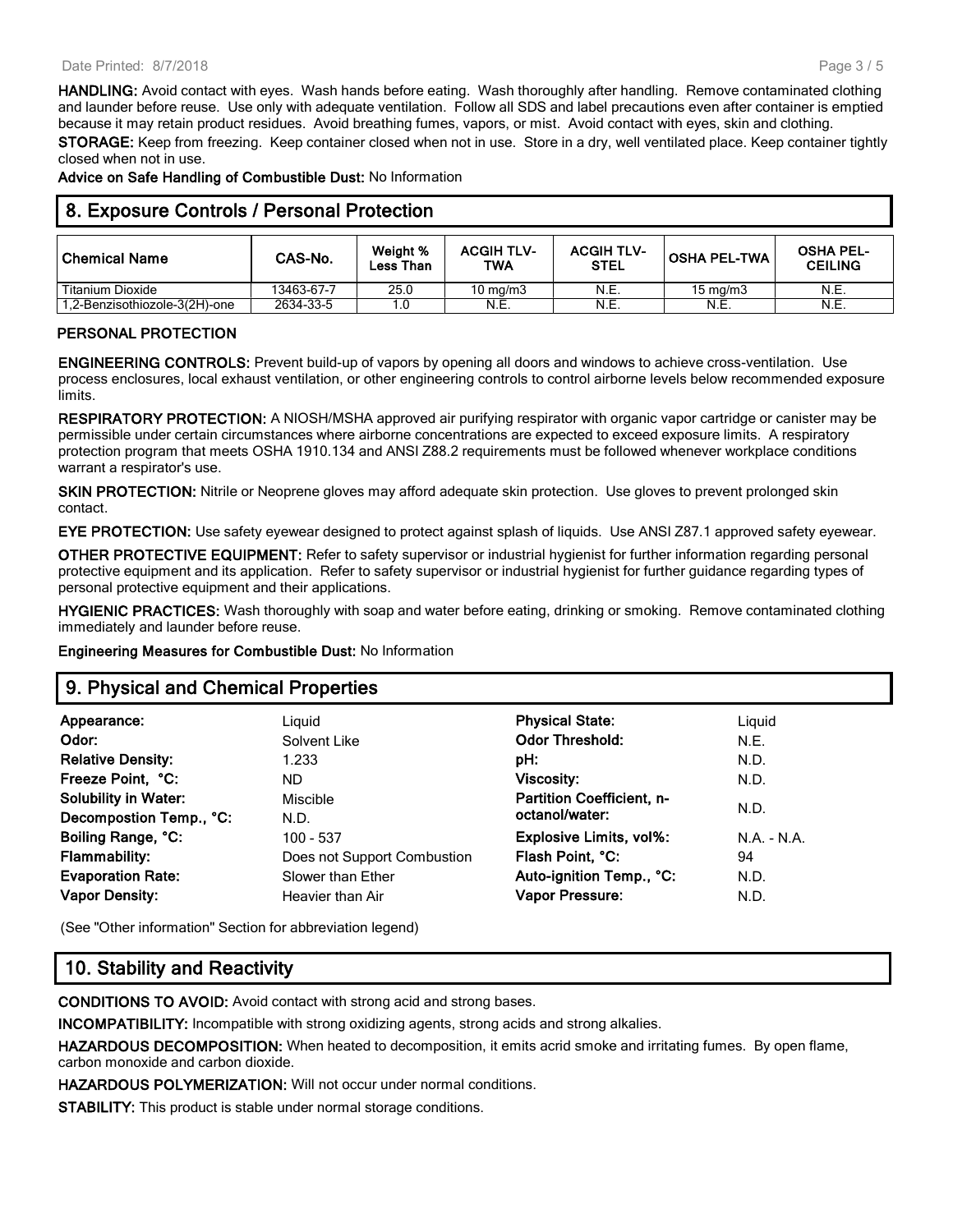# **11. Toxicological Information**

**EFFECTS OF OVEREXPOSURE - EYE CONTACT:** Causes eye irritation. Irritating, and may injure eye tissue if not removed promptly.

**EFFECTS OF OVEREXPOSURE - SKIN CONTACT:** Substance may cause slight skin irritation. Low hazard for usual industrial handling or commercial handling by trained personnel.

**EFFECTS OF OVEREXPOSURE - INHALATION:** Low hazard for usual industrial handling or commercial handling by trained personnel. Routine handling and application does not require use of respiratory protection; however, if air monitoring demonstrates vapor, mist, or dust levels above applicable limits, wear an appropriate, properly fitted respirator (NIOSH/MSHA approved) during handling and application. Follow respirator manufacturer's directions for respirator use. High gas, vapor, mist or dust concentrations may be harmful if inhaled. Avoid breathing fumes, spray, vapors, or mist.

**EFFECTS OF OVEREXPOSURE - INGESTION:** Substance may be harmful if swallowed.

**EFFECTS OF OVEREXPOSURE - CHRONIC HAZARDS:** Contains Titanium Dioxide. Titanium Dioxide is listed as a Group 2B-"Possibly carcinogenic to humans" by IARC. No significant exposure to Titanium Dioxide is thought to occur during the use of products in which Titanium Dioxide is bound to other materials, such as in paints during brush application or drying. Risk of overexposure depends on duration and level of exposure to dust from repeated sanding of surfaces or spray mist and the actual concentration of Titanium Dioxide in the formula. (Ref: IARC Monograph, Vol. 93, 2010)

**PRIMARY ROUTE(S) OF ENTRY:** Eye Contact, Ingestion, Inhalation, Skin Absorption, Skin Contact

#### **ACUTE TOXICITY VALUES**

**The acute effects of this product have not been tested. Data on individual components are tabulated below:**

| CAS-No.    | <b>Chemical Name</b>          | Oral LD50        | Dermal LD50 | Vapor LC50 |
|------------|-------------------------------|------------------|-------------|------------|
| 13463-67-7 | Titanium Dioxide              | >10000 mg/kg Rat | 2500 mg/kg  | N.E.       |
| 2634-33-5  | 1,2-Benzisothiozole-3(2H)-one | 1020 mg/kg Rat   | N.E.        | N.E.       |

N.E. - Not Established

### **12. Ecological Information**

**ECOLOGICAL INFORMATION:** Product is a mixture of listed components.

# **13. Disposal Information**

**DISPOSAL INFORMATION:** Dispose of material in accordance to local, state, and federal regulations and ordinances. Do not allow to enter waterways, wastewater, soil, storm drains or sewer systems.

### **14. Transport Information**

|                              | Domestic (USDOT) | <b>International (IMDG)</b> | Air (IATA)    | <b>TDG</b> (Canada) |
|------------------------------|------------------|-----------------------------|---------------|---------------------|
| <b>UN Number:</b>            | N.A.             | N.A.                        | N.A.          | N.A.                |
| <b>Proper Shipping Name:</b> | Not Regulated    | Not Regulated               | Not Regulated | Not Regulated       |
| <b>Hazard Class:</b>         | N.A.             | N.A.                        | N.A.          | N.A.                |
| <b>Packing Group:</b>        | N.A.             | N.A.                        | N.A.          | N.A.                |
| <b>Limited Quantity:</b>     | No               | No                          | No            | No                  |